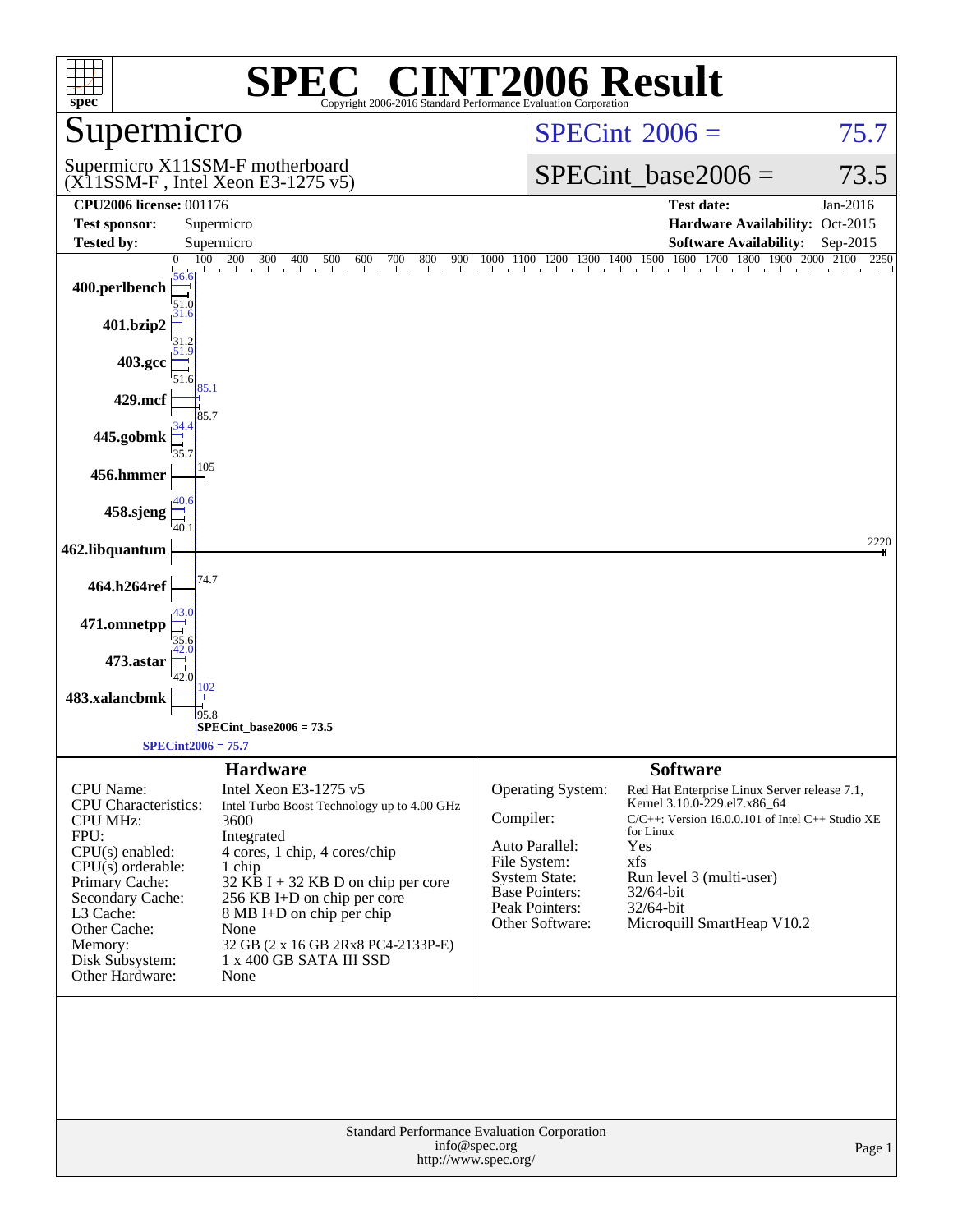

## Supermicro

#### (X11SSM-F , Intel Xeon E3-1275 v5) Supermicro X11SSM-F motherboard

 $SPECint2006 = 75.7$  $SPECint2006 = 75.7$ 

## SPECint base2006 =  $73.5$

**[CPU2006 license:](http://www.spec.org/auto/cpu2006/Docs/result-fields.html#CPU2006license)** 001176 **[Test date:](http://www.spec.org/auto/cpu2006/Docs/result-fields.html#Testdate)** Jan-2016 **[Test sponsor:](http://www.spec.org/auto/cpu2006/Docs/result-fields.html#Testsponsor)** Supermicro Supermicro **[Hardware Availability:](http://www.spec.org/auto/cpu2006/Docs/result-fields.html#HardwareAvailability)** Oct-2015 **[Tested by:](http://www.spec.org/auto/cpu2006/Docs/result-fields.html#Testedby)** Supermicro **Supermicro [Software Availability:](http://www.spec.org/auto/cpu2006/Docs/result-fields.html#SoftwareAvailability)** Sep-2015

#### **[Results Table](http://www.spec.org/auto/cpu2006/Docs/result-fields.html#ResultsTable)**

|                                                                                                          | <b>Base</b>    |       |                |       | <b>Peak</b>    |       |                |              |                |              |                |              |
|----------------------------------------------------------------------------------------------------------|----------------|-------|----------------|-------|----------------|-------|----------------|--------------|----------------|--------------|----------------|--------------|
| <b>Benchmark</b>                                                                                         | <b>Seconds</b> | Ratio | <b>Seconds</b> | Ratio | <b>Seconds</b> | Ratio | <b>Seconds</b> | <b>Ratio</b> | <b>Seconds</b> | <b>Ratio</b> | <b>Seconds</b> | <b>Ratio</b> |
| 400.perlbench                                                                                            | 191            | 51.2  | 192            | 51.0  | 192            | 50.9  | 173            | 56.6         | 173            | 56.5         | <u>173</u>     | 56.6         |
| 401.bzip2                                                                                                | 310            | 31.1  | 309            | 31.2  | 310            | 31.2  | 305            | 31.6         | 305            | <u>31.6</u>  | 306            | 31.6         |
| $403.\mathrm{gcc}$                                                                                       | 156            | 51.6  | 156            | 51.6  | 156            | 51.5  | 155            | 52.0         | <u>155</u>     | 51.9         | 156            | 51.7         |
| $429$ .mcf                                                                                               | 104            | 87.9  | 107            | 85.3  | 106            | 85.7  | 107            | 85.1         | 107            | 85.0         | 106            | 86.3         |
| $445$ .gobmk                                                                                             | 294            | 35.7  | 294            | 35.6  | 294            | 35.7  | 305            | 34.4         | 305            | 34.4         | 305            | 34.4         |
| $456.$ hmmer                                                                                             | 89.5           | 104   | 89.2           | 105   | 89.2           | 105   | 89.5           | 104          | 89.2           | 105          | 89.2           | 105          |
| $458$ .sjeng                                                                                             | 302            | 40.1  | 302            | 40.1  | 302            | 40.0  | 298            | 40.5         | 298            | 40.6         | 298            | 40.6         |
| 462.libquantum                                                                                           | 9.34           | 2220  | 9.33           | 2220  | 9.31           | 2220  | 9.34           | 2220         | 9.33           | 2220         | 9.31           | 2220         |
| 464.h264ref                                                                                              | 296            | 74.7  | 297            | 74.5  | 296            | 74.8  | 296            | 74.7         | 297            | 74.5         | 296            | 74.8         |
| $ 471$ .omnetpp                                                                                          | 179            | 34.9  | 175            | 35.7  | 175            | 35.6  | 145            | 43.0         | 145            | 43.0         | 146            | 43.0         |
| $473$ . astar                                                                                            | 167            | 41.9  | 167            | 42.0  | 167            | 42.1  | 166            | 42.2         | 167            | 42.0         | 168            | 41.9         |
| 483.xalancbmk                                                                                            | 72.3           | 95.4  | 72.0           | 95.8  | 71.8           | 96.1  | 67.5           | 102          | 67.5           | 102          | 67.7           | 102          |
| Results appear in the order in which they were run. Bold underlined text indicates a median measurement. |                |       |                |       |                |       |                |              |                |              |                |              |

#### **[Submit Notes](http://www.spec.org/auto/cpu2006/Docs/result-fields.html#SubmitNotes)**

The config file option 'submit' was used.

#### **[Operating System Notes](http://www.spec.org/auto/cpu2006/Docs/result-fields.html#OperatingSystemNotes)**

Stack size set to unlimited using "ulimit -s unlimited"

#### **[Platform Notes](http://www.spec.org/auto/cpu2006/Docs/result-fields.html#PlatformNotes)**

Standard Performance Evaluation Corporation [info@spec.org](mailto:info@spec.org) As tested, the system used a Supermicro CSE-113MFAC2-R606CB chassis. The chassis is configured with 2 PWS-606P-1R redundant power supply, 1 SNK-P0046P heatsink, as well as 4 FAN-0154L4 middle cooling fan. BIOS Settings: Hyper-threading = Disabled Sysinfo program /usr/cpu2006/config/sysinfo.rev6914 \$Rev: 6914 \$ \$Date:: 2014-06-25 #\$ e3fbb8667b5a285932ceab81e28219e1 running on X10SRA-01 Thu Jan 7 17:18:01 2016 This section contains SUT (System Under Test) info as seen by some common utilities. To remove or add to this section, see: <http://www.spec.org/cpu2006/Docs/config.html#sysinfo> From /proc/cpuinfo model name : Intel(R) Xeon(R) CPU E3-1275 v5 @ 3.60GHz 1 "physical id"s (chips) 4 "processors" cores, siblings (Caution: counting these is hw and system dependent. The following excerpts from /proc/cpuinfo might not be reliable. Use with Continued on next page

<http://www.spec.org/>

Page 2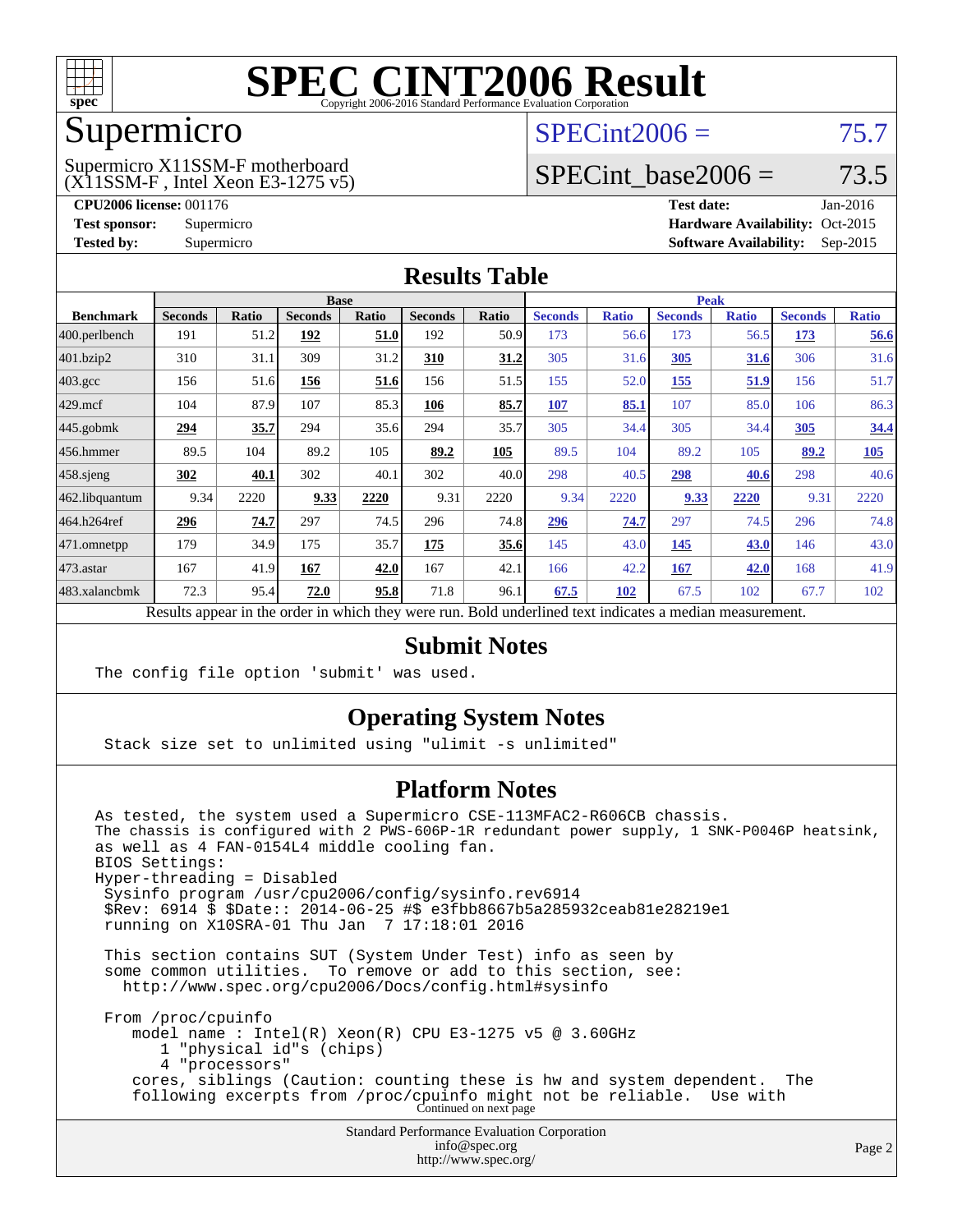

## Supermicro

 $SPECint2006 = 75.7$  $SPECint2006 = 75.7$ 

(X11SSM-F , Intel Xeon E3-1275 v5) Supermicro X11SSM-F motherboard

SPECint base2006 =  $73.5$ 

**[CPU2006 license:](http://www.spec.org/auto/cpu2006/Docs/result-fields.html#CPU2006license)** 001176 **[Test date:](http://www.spec.org/auto/cpu2006/Docs/result-fields.html#Testdate)** Jan-2016 **[Test sponsor:](http://www.spec.org/auto/cpu2006/Docs/result-fields.html#Testsponsor)** Supermicro Supermicro **[Hardware Availability:](http://www.spec.org/auto/cpu2006/Docs/result-fields.html#HardwareAvailability)** Oct-2015 **[Tested by:](http://www.spec.org/auto/cpu2006/Docs/result-fields.html#Testedby)** Supermicro **Supermicro [Software Availability:](http://www.spec.org/auto/cpu2006/Docs/result-fields.html#SoftwareAvailability)** Sep-2015

#### **[Platform Notes \(Continued\)](http://www.spec.org/auto/cpu2006/Docs/result-fields.html#PlatformNotes)**

 caution.) cpu cores : 4 siblings : 4 physical 0: cores 0 1 2 3 cache size : 8192 KB From /proc/meminfo MemTotal: 32768808 kB HugePages\_Total: 0<br>Hugepagesize: 2048 kB Hugepagesize: From /etc/\*release\* /etc/\*version\* os-release: NAME="Red Hat Enterprise Linux Server" VERSION="7.1 (Maipo)" ID="rhel" ID\_LIKE="fedora" VERSION\_ID="7.1" PRETTY\_NAME="Red Hat Enterprise Linux Server 7.1 (Maipo)" ANSI\_COLOR="0;31" CPE\_NAME="cpe:/o:redhat:enterprise\_linux:7.1:GA:server" redhat-release: Red Hat Enterprise Linux Server release 7.1 (Maipo) system-release: Red Hat Enterprise Linux Server release 7.1 (Maipo) system-release-cpe: cpe:/o:redhat:enterprise\_linux:7.1:ga:server uname -a: Linux X10SRA-01 3.10.0-229.el7.x86\_64 #1 SMP Thu Jan 29 18:37:38 EST 2015 x86\_64 x86\_64 x86\_64 GNU/Linux run-level 3 Jan 7 17:14 SPEC is set to: /usr/cpu2006 Filesystem Type Size Used Avail Use% Mounted on /dev/sda2 xfs 183G 5.2G 178G 3% / Additional information from dmidecode: Warning: Use caution when you interpret this section. The 'dmidecode' program reads system data which is "intended to allow hardware to be accurately determined", but the intent may not be met, as there are frequent changes to hardware, firmware, and the "DMTF SMBIOS" standard. BIOS American Megatrends Inc. 1.0b 12/22/2015 Memory: 2x Not Specified Not Specified 2x Samsung M391A2K43BB1-CPB 16 GB 2 rank 2133 MHz (End of data from sysinfo program)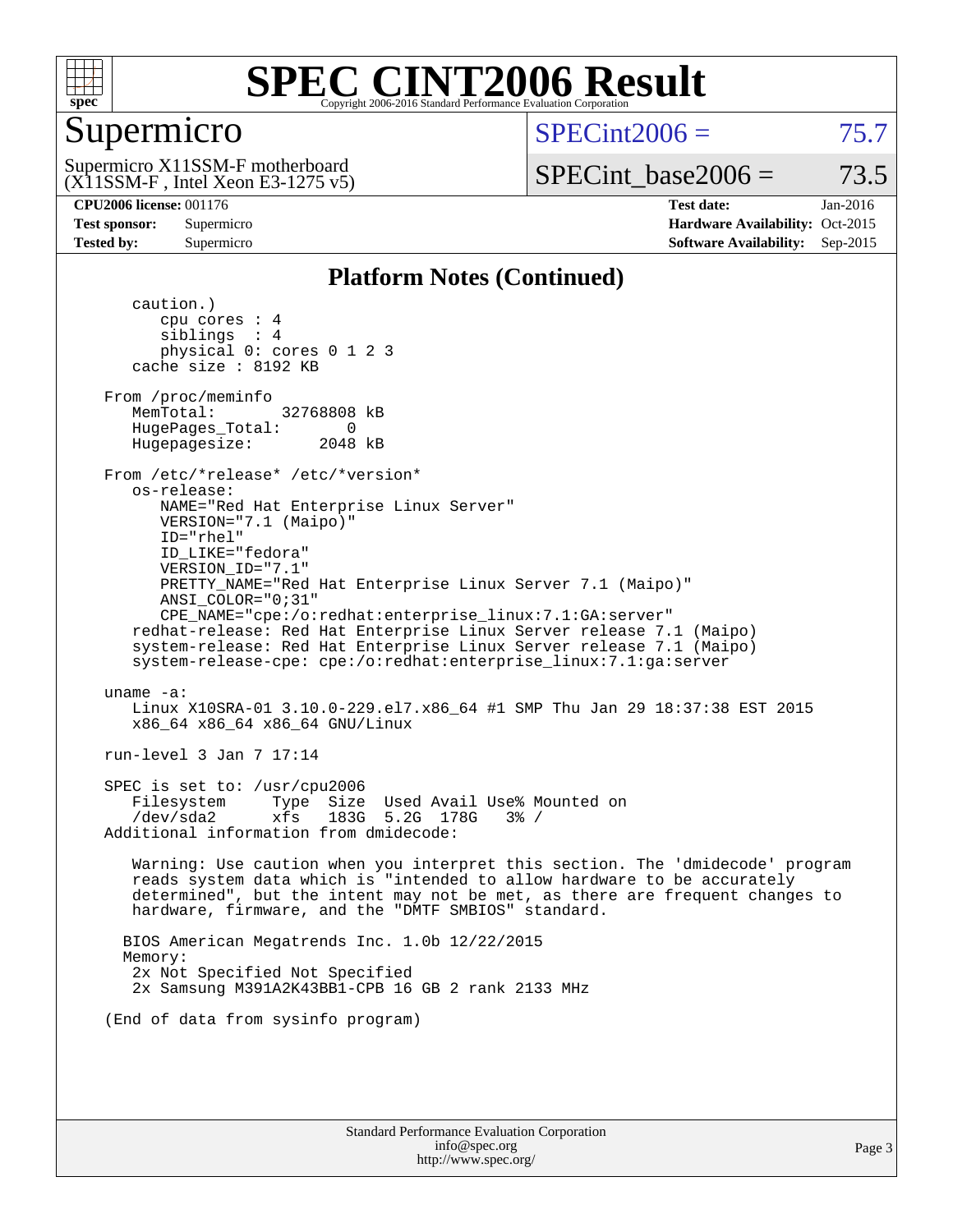

#### Supermicro

 $SPECint2006 = 75.7$  $SPECint2006 = 75.7$ 

(X11SSM-F , Intel Xeon E3-1275 v5) Supermicro X11SSM-F motherboard

SPECint base2006 =  $73.5$ 

**[Test sponsor:](http://www.spec.org/auto/cpu2006/Docs/result-fields.html#Testsponsor)** Supermicro Supermicro **[Hardware Availability:](http://www.spec.org/auto/cpu2006/Docs/result-fields.html#HardwareAvailability)** Oct-2015 **[Tested by:](http://www.spec.org/auto/cpu2006/Docs/result-fields.html#Testedby)** Supermicro **Supermicro [Software Availability:](http://www.spec.org/auto/cpu2006/Docs/result-fields.html#SoftwareAvailability)** Sep-2015

**[CPU2006 license:](http://www.spec.org/auto/cpu2006/Docs/result-fields.html#CPU2006license)** 001176 **[Test date:](http://www.spec.org/auto/cpu2006/Docs/result-fields.html#Testdate)** Jan-2016

#### **[General Notes](http://www.spec.org/auto/cpu2006/Docs/result-fields.html#GeneralNotes)**

Environment variables set by runspec before the start of the run:  $KMP$  AFFINITY = "granularity=fine, scatter" LD\_LIBRARY\_PATH = "/usr/cpu2006/libs/32:/usr/cpu2006/libs/64:/usr/cpu2006/sh" OMP\_NUM\_THREADS = "4"

 Binaries compiled on a system with 1x Intel Core i5-4670K CPU + 32GB memory using RedHat EL 7.1 Transparent Huge Pages enabled with: echo always > /sys/kernel/mm/transparent\_hugepage/enabled

**[Base Compiler Invocation](http://www.spec.org/auto/cpu2006/Docs/result-fields.html#BaseCompilerInvocation)**

 $\frac{C \text{ benchmarks:}}{C \text{ C}}$ -m64

[C++ benchmarks:](http://www.spec.org/auto/cpu2006/Docs/result-fields.html#CXXbenchmarks) [icpc -m64](http://www.spec.org/cpu2006/results/res2016q1/cpu2006-20160111-38652.flags.html#user_CXXbase_intel_icpc_64bit_fc66a5337ce925472a5c54ad6a0de310)

#### **[Base Portability Flags](http://www.spec.org/auto/cpu2006/Docs/result-fields.html#BasePortabilityFlags)**

 400.perlbench: [-DSPEC\\_CPU\\_LP64](http://www.spec.org/cpu2006/results/res2016q1/cpu2006-20160111-38652.flags.html#b400.perlbench_basePORTABILITY_DSPEC_CPU_LP64) [-DSPEC\\_CPU\\_LINUX\\_X64](http://www.spec.org/cpu2006/results/res2016q1/cpu2006-20160111-38652.flags.html#b400.perlbench_baseCPORTABILITY_DSPEC_CPU_LINUX_X64) 401.bzip2: [-DSPEC\\_CPU\\_LP64](http://www.spec.org/cpu2006/results/res2016q1/cpu2006-20160111-38652.flags.html#suite_basePORTABILITY401_bzip2_DSPEC_CPU_LP64) 403.gcc: [-DSPEC\\_CPU\\_LP64](http://www.spec.org/cpu2006/results/res2016q1/cpu2006-20160111-38652.flags.html#suite_basePORTABILITY403_gcc_DSPEC_CPU_LP64) 429.mcf: [-DSPEC\\_CPU\\_LP64](http://www.spec.org/cpu2006/results/res2016q1/cpu2006-20160111-38652.flags.html#suite_basePORTABILITY429_mcf_DSPEC_CPU_LP64) 445.gobmk: [-DSPEC\\_CPU\\_LP64](http://www.spec.org/cpu2006/results/res2016q1/cpu2006-20160111-38652.flags.html#suite_basePORTABILITY445_gobmk_DSPEC_CPU_LP64) 456.hmmer: [-DSPEC\\_CPU\\_LP64](http://www.spec.org/cpu2006/results/res2016q1/cpu2006-20160111-38652.flags.html#suite_basePORTABILITY456_hmmer_DSPEC_CPU_LP64) 458.sjeng: [-DSPEC\\_CPU\\_LP64](http://www.spec.org/cpu2006/results/res2016q1/cpu2006-20160111-38652.flags.html#suite_basePORTABILITY458_sjeng_DSPEC_CPU_LP64) 462.libquantum: [-DSPEC\\_CPU\\_LP64](http://www.spec.org/cpu2006/results/res2016q1/cpu2006-20160111-38652.flags.html#suite_basePORTABILITY462_libquantum_DSPEC_CPU_LP64) [-DSPEC\\_CPU\\_LINUX](http://www.spec.org/cpu2006/results/res2016q1/cpu2006-20160111-38652.flags.html#b462.libquantum_baseCPORTABILITY_DSPEC_CPU_LINUX) 464.h264ref: [-DSPEC\\_CPU\\_LP64](http://www.spec.org/cpu2006/results/res2016q1/cpu2006-20160111-38652.flags.html#suite_basePORTABILITY464_h264ref_DSPEC_CPU_LP64) 471.omnetpp: [-DSPEC\\_CPU\\_LP64](http://www.spec.org/cpu2006/results/res2016q1/cpu2006-20160111-38652.flags.html#suite_basePORTABILITY471_omnetpp_DSPEC_CPU_LP64) 473.astar: [-DSPEC\\_CPU\\_LP64](http://www.spec.org/cpu2006/results/res2016q1/cpu2006-20160111-38652.flags.html#suite_basePORTABILITY473_astar_DSPEC_CPU_LP64) 483.xalancbmk: [-DSPEC\\_CPU\\_LP64](http://www.spec.org/cpu2006/results/res2016q1/cpu2006-20160111-38652.flags.html#suite_basePORTABILITY483_xalancbmk_DSPEC_CPU_LP64) [-DSPEC\\_CPU\\_LINUX](http://www.spec.org/cpu2006/results/res2016q1/cpu2006-20160111-38652.flags.html#b483.xalancbmk_baseCXXPORTABILITY_DSPEC_CPU_LINUX)

#### **[Base Optimization Flags](http://www.spec.org/auto/cpu2006/Docs/result-fields.html#BaseOptimizationFlags)**

#### [C benchmarks](http://www.spec.org/auto/cpu2006/Docs/result-fields.html#Cbenchmarks):

[-xCORE-AVX2](http://www.spec.org/cpu2006/results/res2016q1/cpu2006-20160111-38652.flags.html#user_CCbase_f-xAVX2_5f5fc0cbe2c9f62c816d3e45806c70d7) [-ipo](http://www.spec.org/cpu2006/results/res2016q1/cpu2006-20160111-38652.flags.html#user_CCbase_f-ipo) [-O3](http://www.spec.org/cpu2006/results/res2016q1/cpu2006-20160111-38652.flags.html#user_CCbase_f-O3) [-no-prec-div](http://www.spec.org/cpu2006/results/res2016q1/cpu2006-20160111-38652.flags.html#user_CCbase_f-no-prec-div) [-parallel](http://www.spec.org/cpu2006/results/res2016q1/cpu2006-20160111-38652.flags.html#user_CCbase_f-parallel) [-opt-prefetch](http://www.spec.org/cpu2006/results/res2016q1/cpu2006-20160111-38652.flags.html#user_CCbase_f-opt-prefetch) [-auto-p32](http://www.spec.org/cpu2006/results/res2016q1/cpu2006-20160111-38652.flags.html#user_CCbase_f-auto-p32)

[C++ benchmarks:](http://www.spec.org/auto/cpu2006/Docs/result-fields.html#CXXbenchmarks)

[-xCORE-AVX2](http://www.spec.org/cpu2006/results/res2016q1/cpu2006-20160111-38652.flags.html#user_CXXbase_f-xAVX2_5f5fc0cbe2c9f62c816d3e45806c70d7) [-ipo](http://www.spec.org/cpu2006/results/res2016q1/cpu2006-20160111-38652.flags.html#user_CXXbase_f-ipo) [-O3](http://www.spec.org/cpu2006/results/res2016q1/cpu2006-20160111-38652.flags.html#user_CXXbase_f-O3) [-no-prec-div](http://www.spec.org/cpu2006/results/res2016q1/cpu2006-20160111-38652.flags.html#user_CXXbase_f-no-prec-div) [-opt-prefetch](http://www.spec.org/cpu2006/results/res2016q1/cpu2006-20160111-38652.flags.html#user_CXXbase_f-opt-prefetch) [-auto-p32](http://www.spec.org/cpu2006/results/res2016q1/cpu2006-20160111-38652.flags.html#user_CXXbase_f-auto-p32) [-Wl,-z,muldefs](http://www.spec.org/cpu2006/results/res2016q1/cpu2006-20160111-38652.flags.html#user_CXXbase_link_force_multiple1_74079c344b956b9658436fd1b6dd3a8a) [-L/sh -lsmartheap64](http://www.spec.org/cpu2006/results/res2016q1/cpu2006-20160111-38652.flags.html#user_CXXbase_SmartHeap64_ed4ef857ce90951921efb0d91eb88472)

> Standard Performance Evaluation Corporation [info@spec.org](mailto:info@spec.org) <http://www.spec.org/>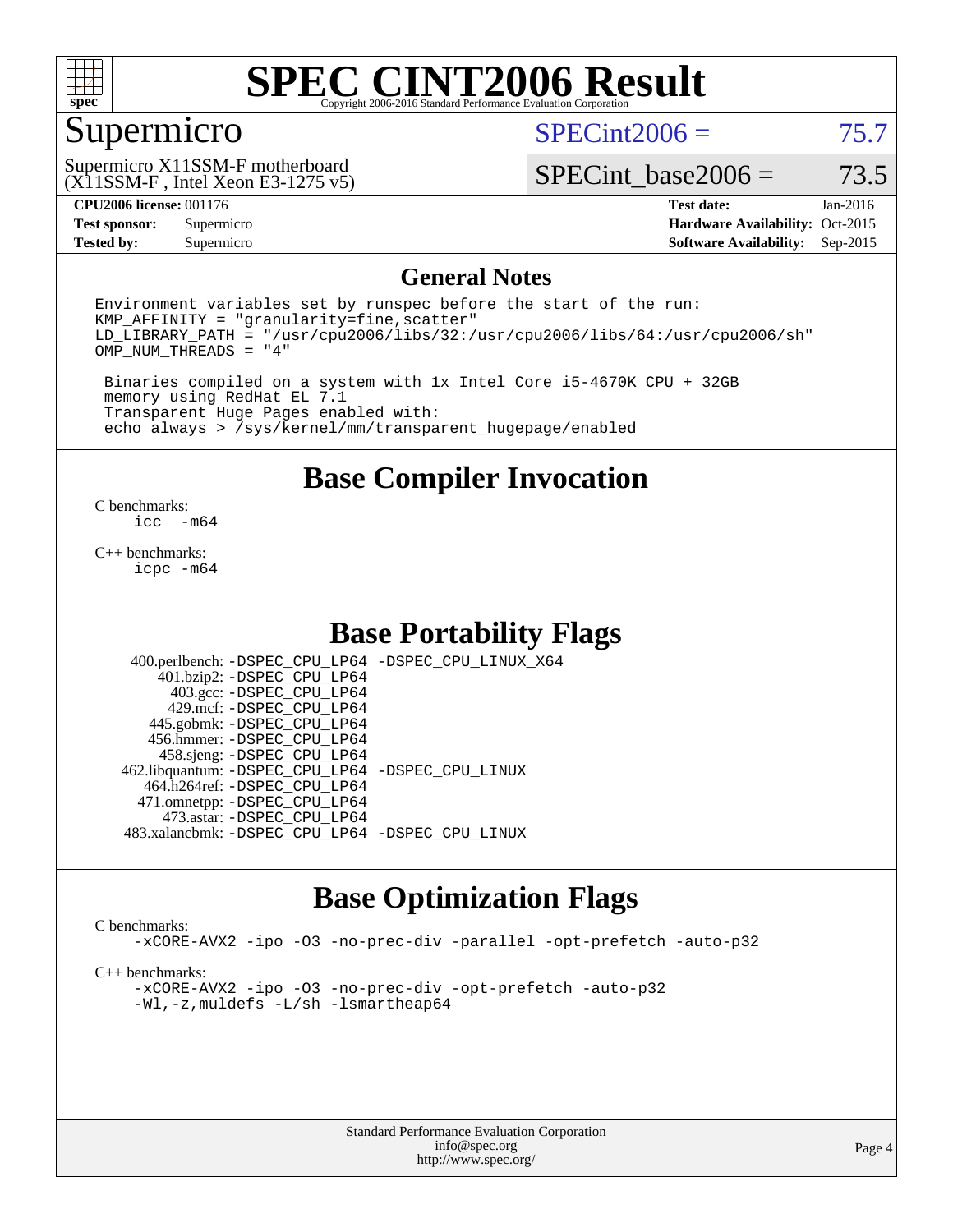

#### Supermicro

 $SPECint2006 = 75.7$  $SPECint2006 = 75.7$ 

(X11SSM-F , Intel Xeon E3-1275 v5) Supermicro X11SSM-F motherboard

SPECint base2006 =  $73.5$ 

**[CPU2006 license:](http://www.spec.org/auto/cpu2006/Docs/result-fields.html#CPU2006license)** 001176 **[Test date:](http://www.spec.org/auto/cpu2006/Docs/result-fields.html#Testdate)** Jan-2016 **[Test sponsor:](http://www.spec.org/auto/cpu2006/Docs/result-fields.html#Testsponsor)** Supermicro Supermicro **[Hardware Availability:](http://www.spec.org/auto/cpu2006/Docs/result-fields.html#HardwareAvailability)** Oct-2015 **[Tested by:](http://www.spec.org/auto/cpu2006/Docs/result-fields.html#Testedby)** Supermicro **Supermicro [Software Availability:](http://www.spec.org/auto/cpu2006/Docs/result-fields.html#SoftwareAvailability)** Sep-2015

## **[Base Other Flags](http://www.spec.org/auto/cpu2006/Docs/result-fields.html#BaseOtherFlags)**

[C benchmarks](http://www.spec.org/auto/cpu2006/Docs/result-fields.html#Cbenchmarks):

403.gcc: [-Dalloca=\\_alloca](http://www.spec.org/cpu2006/results/res2016q1/cpu2006-20160111-38652.flags.html#b403.gcc_baseEXTRA_CFLAGS_Dalloca_be3056838c12de2578596ca5467af7f3)

## **[Peak Compiler Invocation](http://www.spec.org/auto/cpu2006/Docs/result-fields.html#PeakCompilerInvocation)**

[C benchmarks \(except as noted below\)](http://www.spec.org/auto/cpu2006/Docs/result-fields.html#Cbenchmarksexceptasnotedbelow):

[icc -m64](http://www.spec.org/cpu2006/results/res2016q1/cpu2006-20160111-38652.flags.html#user_CCpeak_intel_icc_64bit_f346026e86af2a669e726fe758c88044)

400.perlbench: [icc -m32 -L/opt/intel/compilers\\_and\\_libraries\\_2016/linux/compiler/lib/ia32\\_lin](http://www.spec.org/cpu2006/results/res2016q1/cpu2006-20160111-38652.flags.html#user_peakCCLD400_perlbench_intel_icc_e10256ba5924b668798078a321b0cb3f)

445.gobmk: [icc -m32 -L/opt/intel/compilers\\_and\\_libraries\\_2016/linux/compiler/lib/ia32\\_lin](http://www.spec.org/cpu2006/results/res2016q1/cpu2006-20160111-38652.flags.html#user_peakCCLD445_gobmk_intel_icc_e10256ba5924b668798078a321b0cb3f)

[C++ benchmarks \(except as noted below\):](http://www.spec.org/auto/cpu2006/Docs/result-fields.html#CXXbenchmarksexceptasnotedbelow)

[icpc -m32 -L/opt/intel/compilers\\_and\\_libraries\\_2016/linux/compiler/lib/ia32\\_lin](http://www.spec.org/cpu2006/results/res2016q1/cpu2006-20160111-38652.flags.html#user_CXXpeak_intel_icpc_b4f50a394bdb4597aa5879c16bc3f5c5)

473.astar: [icpc -m64](http://www.spec.org/cpu2006/results/res2016q1/cpu2006-20160111-38652.flags.html#user_peakCXXLD473_astar_intel_icpc_64bit_fc66a5337ce925472a5c54ad6a0de310)

#### **[Peak Portability Flags](http://www.spec.org/auto/cpu2006/Docs/result-fields.html#PeakPortabilityFlags)**

 400.perlbench: [-D\\_FILE\\_OFFSET\\_BITS=64](http://www.spec.org/cpu2006/results/res2016q1/cpu2006-20160111-38652.flags.html#user_peakPORTABILITY400_perlbench_file_offset_bits_64_438cf9856305ebd76870a2c6dc2689ab) [-DSPEC\\_CPU\\_LINUX\\_IA32](http://www.spec.org/cpu2006/results/res2016q1/cpu2006-20160111-38652.flags.html#b400.perlbench_peakCPORTABILITY_DSPEC_CPU_LINUX_IA32) 401.bzip2: [-DSPEC\\_CPU\\_LP64](http://www.spec.org/cpu2006/results/res2016q1/cpu2006-20160111-38652.flags.html#suite_peakPORTABILITY401_bzip2_DSPEC_CPU_LP64) 403.gcc: [-DSPEC\\_CPU\\_LP64](http://www.spec.org/cpu2006/results/res2016q1/cpu2006-20160111-38652.flags.html#suite_peakPORTABILITY403_gcc_DSPEC_CPU_LP64) 429.mcf: [-DSPEC\\_CPU\\_LP64](http://www.spec.org/cpu2006/results/res2016q1/cpu2006-20160111-38652.flags.html#suite_peakPORTABILITY429_mcf_DSPEC_CPU_LP64) 445.gobmk: [-D\\_FILE\\_OFFSET\\_BITS=64](http://www.spec.org/cpu2006/results/res2016q1/cpu2006-20160111-38652.flags.html#user_peakPORTABILITY445_gobmk_file_offset_bits_64_438cf9856305ebd76870a2c6dc2689ab) 456.hmmer: [-DSPEC\\_CPU\\_LP64](http://www.spec.org/cpu2006/results/res2016q1/cpu2006-20160111-38652.flags.html#suite_peakPORTABILITY456_hmmer_DSPEC_CPU_LP64) 458.sjeng: [-DSPEC\\_CPU\\_LP64](http://www.spec.org/cpu2006/results/res2016q1/cpu2006-20160111-38652.flags.html#suite_peakPORTABILITY458_sjeng_DSPEC_CPU_LP64) 462.libquantum: [-DSPEC\\_CPU\\_LP64](http://www.spec.org/cpu2006/results/res2016q1/cpu2006-20160111-38652.flags.html#suite_peakPORTABILITY462_libquantum_DSPEC_CPU_LP64) [-DSPEC\\_CPU\\_LINUX](http://www.spec.org/cpu2006/results/res2016q1/cpu2006-20160111-38652.flags.html#b462.libquantum_peakCPORTABILITY_DSPEC_CPU_LINUX) 464.h264ref: [-DSPEC\\_CPU\\_LP64](http://www.spec.org/cpu2006/results/res2016q1/cpu2006-20160111-38652.flags.html#suite_peakPORTABILITY464_h264ref_DSPEC_CPU_LP64) 471.omnetpp: [-D\\_FILE\\_OFFSET\\_BITS=64](http://www.spec.org/cpu2006/results/res2016q1/cpu2006-20160111-38652.flags.html#user_peakPORTABILITY471_omnetpp_file_offset_bits_64_438cf9856305ebd76870a2c6dc2689ab) 473.astar: [-DSPEC\\_CPU\\_LP64](http://www.spec.org/cpu2006/results/res2016q1/cpu2006-20160111-38652.flags.html#suite_peakPORTABILITY473_astar_DSPEC_CPU_LP64) 483.xalancbmk: [-D\\_FILE\\_OFFSET\\_BITS=64](http://www.spec.org/cpu2006/results/res2016q1/cpu2006-20160111-38652.flags.html#user_peakPORTABILITY483_xalancbmk_file_offset_bits_64_438cf9856305ebd76870a2c6dc2689ab) [-DSPEC\\_CPU\\_LINUX](http://www.spec.org/cpu2006/results/res2016q1/cpu2006-20160111-38652.flags.html#b483.xalancbmk_peakCXXPORTABILITY_DSPEC_CPU_LINUX)

#### **[Peak Optimization Flags](http://www.spec.org/auto/cpu2006/Docs/result-fields.html#PeakOptimizationFlags)**

[C benchmarks](http://www.spec.org/auto/cpu2006/Docs/result-fields.html#Cbenchmarks):

 400.perlbench: [-xCORE-AVX2](http://www.spec.org/cpu2006/results/res2016q1/cpu2006-20160111-38652.flags.html#user_peakPASS2_CFLAGSPASS2_LDCFLAGS400_perlbench_f-xAVX2_5f5fc0cbe2c9f62c816d3e45806c70d7)(pass 2) [-prof-gen:threadsafe](http://www.spec.org/cpu2006/results/res2016q1/cpu2006-20160111-38652.flags.html#user_peakPASS1_CFLAGSPASS1_LDCFLAGS400_perlbench_prof_gen_21a26eb79f378b550acd7bec9fe4467a)(pass 1)  $-i\text{po}(pass 2) -\tilde{O}3(pass 2)$  [-no-prec-div](http://www.spec.org/cpu2006/results/res2016q1/cpu2006-20160111-38652.flags.html#user_peakPASS2_CFLAGSPASS2_LDCFLAGS400_perlbench_f-no-prec-div)(pass 2) [-par-num-threads=1](http://www.spec.org/cpu2006/results/res2016q1/cpu2006-20160111-38652.flags.html#user_peakPASS1_CFLAGSPASS1_LDCFLAGS400_perlbench_par_num_threads_786a6ff141b4e9e90432e998842df6c2)(pass 1) [-prof-use](http://www.spec.org/cpu2006/results/res2016q1/cpu2006-20160111-38652.flags.html#user_peakPASS2_CFLAGSPASS2_LDCFLAGS400_perlbench_prof_use_bccf7792157ff70d64e32fe3e1250b55)(pass 2) [-opt-prefetch](http://www.spec.org/cpu2006/results/res2016q1/cpu2006-20160111-38652.flags.html#user_peakCOPTIMIZE400_perlbench_f-opt-prefetch) [-ansi-alias](http://www.spec.org/cpu2006/results/res2016q1/cpu2006-20160111-38652.flags.html#user_peakCOPTIMIZE400_perlbench_f-ansi-alias)

 401.bzip2: [-xCORE-AVX2](http://www.spec.org/cpu2006/results/res2016q1/cpu2006-20160111-38652.flags.html#user_peakPASS2_CFLAGSPASS2_LDCFLAGS401_bzip2_f-xAVX2_5f5fc0cbe2c9f62c816d3e45806c70d7)(pass 2) [-prof-gen:threadsafe](http://www.spec.org/cpu2006/results/res2016q1/cpu2006-20160111-38652.flags.html#user_peakPASS1_CFLAGSPASS1_LDCFLAGS401_bzip2_prof_gen_21a26eb79f378b550acd7bec9fe4467a)(pass 1)  $-i\text{po}(pass 2) -\overline{O}3(pass 2)$  [-no-prec-div](http://www.spec.org/cpu2006/results/res2016q1/cpu2006-20160111-38652.flags.html#user_peakCOPTIMIZEPASS2_CFLAGSPASS2_LDCFLAGS401_bzip2_f-no-prec-div) [-par-num-threads=1](http://www.spec.org/cpu2006/results/res2016q1/cpu2006-20160111-38652.flags.html#user_peakPASS1_CFLAGSPASS1_LDCFLAGS401_bzip2_par_num_threads_786a6ff141b4e9e90432e998842df6c2)(pass 1) [-prof-use](http://www.spec.org/cpu2006/results/res2016q1/cpu2006-20160111-38652.flags.html#user_peakPASS2_CFLAGSPASS2_LDCFLAGS401_bzip2_prof_use_bccf7792157ff70d64e32fe3e1250b55)(pass 2) [-auto-ilp32](http://www.spec.org/cpu2006/results/res2016q1/cpu2006-20160111-38652.flags.html#user_peakCOPTIMIZE401_bzip2_f-auto-ilp32)

Continued on next page

Standard Performance Evaluation Corporation [info@spec.org](mailto:info@spec.org) <http://www.spec.org/>

Page 5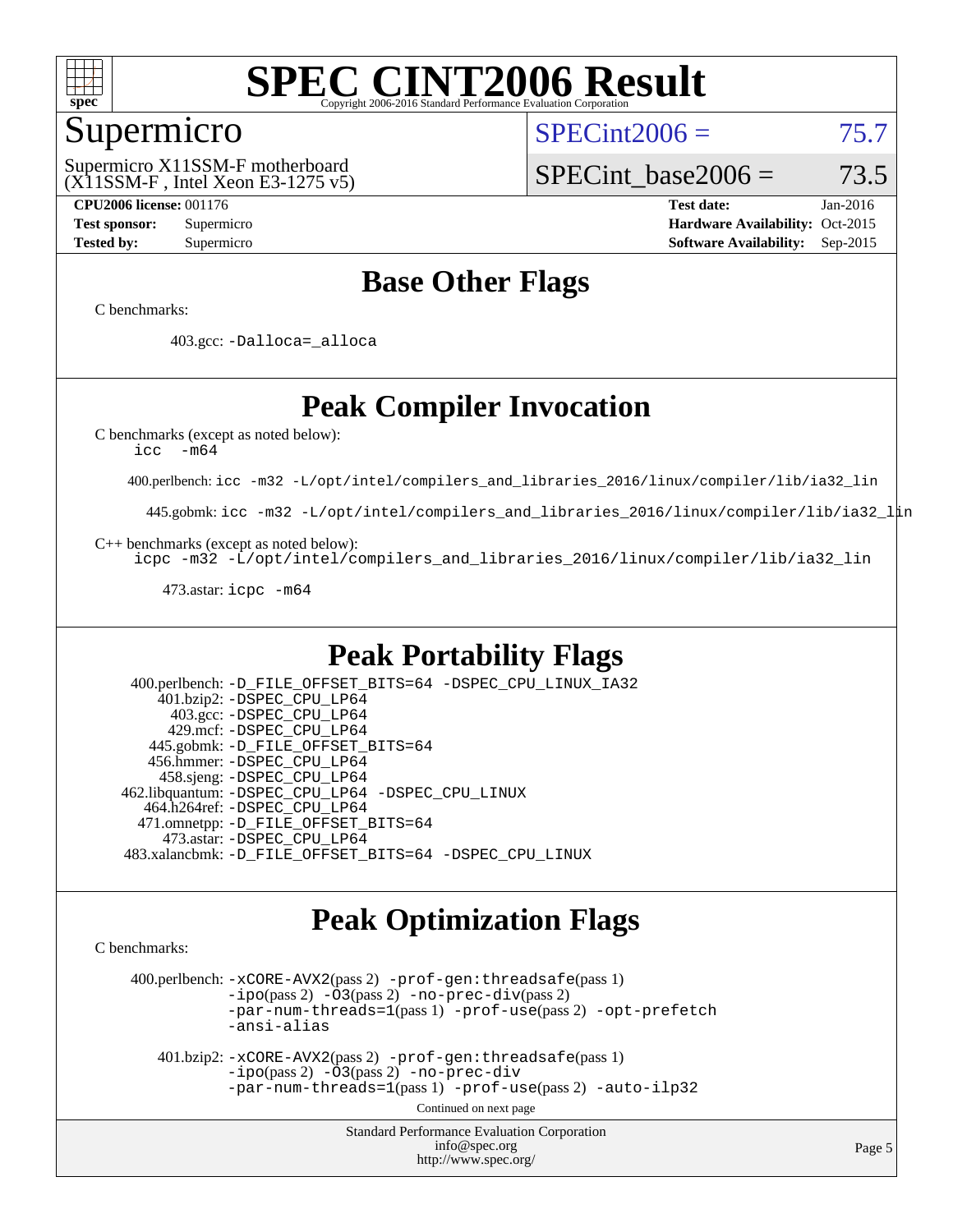

## Supermicro

 $SPECint2006 = 75.7$  $SPECint2006 = 75.7$ 

(X11SSM-F , Intel Xeon E3-1275 v5) Supermicro X11SSM-F motherboard

SPECint base2006 =  $73.5$ 

| <b>CPU2006 license: 001176</b> |  |
|--------------------------------|--|

| Test sponsor:     | Supermicro |
|-------------------|------------|
| <b>Tested by:</b> | Supermicro |

**[CPU2006 license:](http://www.spec.org/auto/cpu2006/Docs/result-fields.html#CPU2006license)** 001176 **[Test date:](http://www.spec.org/auto/cpu2006/Docs/result-fields.html#Testdate)** Jan-2016 **[Hardware Availability:](http://www.spec.org/auto/cpu2006/Docs/result-fields.html#HardwareAvailability)** Oct-2015 **[Software Availability:](http://www.spec.org/auto/cpu2006/Docs/result-fields.html#SoftwareAvailability)** Sep-2015

## **[Peak Optimization Flags \(Continued\)](http://www.spec.org/auto/cpu2006/Docs/result-fields.html#PeakOptimizationFlags)**

```
 401.bzip2 (continued):
                -opt-prefetch -ansi-alias
          403.gcc: -xCORE-AVX2 -ipo -O3 -no-prec-div -inline-calloc
                -opt-malloc-options=3 -auto-ilp32
         429.mcf: -xCORE-AVX2 -ipo -O3 -no-prec-div -parallel
                -opt-prefetch -auto-p32
       445.gobmk: -xCORE-AVX2(pass 2) -prof-gen:threadsafe(pass 1)
                -prof-use(pass 2) -par-num-threads=1(pass 1) -ansi-alias
       456.hmmer: basepeak = yes
        458.sjeng: -xCORE-AVX2(pass 2) -prof-gen:threadsafe(pass 1)
                -i\text{po}(pass 2) -\tilde{O}3(pass 2)-no-prec-div(pass 2)
                -par-num-threads=1(pass 1) -prof-use(pass 2) -unroll4
   462.libquantum: basepeak = yes
     464.h264ref: basepeak = yes
C++ benchmarks: 
      471.omnetpp: -xCORE-AVX2(pass 2) -prof-gen:threadsafe(pass 1)
                -i\text{po}(pass 2) -03(pass 2) -no-prec-div(pass 2)-par-num-threads=1(pass 1) -prof-use(pass 2)
                -opt-ra-region-strategy=block -ansi-alias
                -Wl,-z,muldefs -L/sh -lsmartheap
         473.astar: -xCORE-AVX2 -ipo -O3 -no-prec-div -opt-prefetch
                -auto-p32 -Wl,-z,muldefs -L/sh -lsmartheap64
    483.xalancbmk: -xCORE-AVX2 -ipo -O3 -no-prec-div -opt-prefetch
                -ansi-alias -Wl,-z,muldefs -L/sh -lsmartheap
```
## **[Peak Other Flags](http://www.spec.org/auto/cpu2006/Docs/result-fields.html#PeakOtherFlags)**

[C benchmarks](http://www.spec.org/auto/cpu2006/Docs/result-fields.html#Cbenchmarks):

403.gcc: [-Dalloca=\\_alloca](http://www.spec.org/cpu2006/results/res2016q1/cpu2006-20160111-38652.flags.html#b403.gcc_peakEXTRA_CFLAGS_Dalloca_be3056838c12de2578596ca5467af7f3)

```
The flags files that were used to format this result can be browsed at
http://www.spec.org/cpu2006/flags/Intel-ic16.0-official-linux64.html
http://www.spec.org/cpu2006/flags/Supermicro-Platform-Settings-V1.2-revH.html
```
Standard Performance Evaluation Corporation [info@spec.org](mailto:info@spec.org) <http://www.spec.org/>